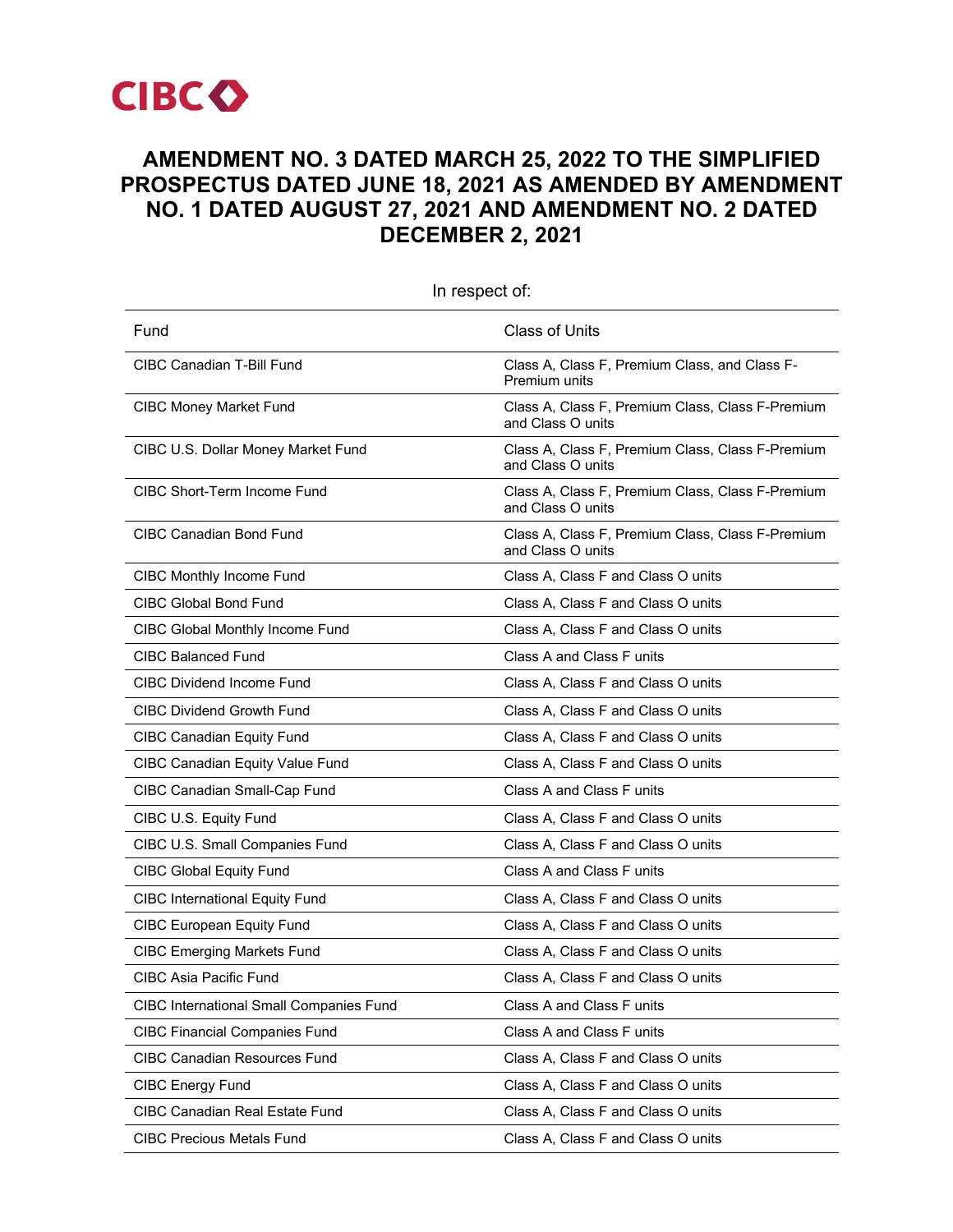| Fund                                                   | <b>Class of Units</b>                                                       |
|--------------------------------------------------------|-----------------------------------------------------------------------------|
| CIBC Global Technology Fund                            | Class A and Class F units                                                   |
| CIBC Canadian Short-Term Bond Index Fund               | Class A, Class F, Premium Class, Class F-Premium<br>and Class O units       |
| <b>CIBC Canadian Bond Index Fund</b>                   | Class A, Class F, Premium Class, Class F-Premium<br>and Class O units       |
| CIBC Global Bond Index Fund                            | Class A, Class F, Premium Class, Class F-Premium<br>and Class O units       |
| CIBC Balanced Index Fund                               | Class A, Class F, Premium Class and Class F-<br>Premium units               |
| <b>CIBC Canadian Index Fund</b>                        | Class A, Class F, Premium Class, Class F-Premium<br>and Class O units       |
| CIBC U.S. Broad Market Index Fund                      | Class A, Class F, Premium Class, Class F-Premium<br>and Class O units       |
| CIBC U.S. Index Fund                                   | Class A, Class F, Premium Class, Class F-Premium<br>and Class O units       |
| CIBC International Index Fund                          | Class A, Class F, Premium Class, Class F-Premium<br>and Class O units       |
| <b>CIBC European Index Fund</b>                        | Class A, Class F, Premium Class and Class F-<br>Premium units               |
| <b>CIBC Emerging Markets Index Fund</b>                | Class A, Class F, Premium Class, Class F-Premium<br>and Class O units       |
| <b>CIBC Asia Pacific Index Fund</b>                    | Class A, Class F, Premium Class, Class F-Premium<br>and Class O units       |
| CIBC Nasdaq Index Fund                                 | Class A, Class F, Premium Class and Class F-<br>Premium units               |
| CIBC Sustainable Canadian Core Plus Bond Fund          | Series A, Series F, ETF Series, Series S and Series<br>O units              |
| <b>CIBC Sustainable Canadian Equity Fund</b>           | Series A, Series F, ETF Series, Series S and Series<br>O units              |
| <b>CIBC Sustainable Global Equity Fund</b>             | Series A, Series F, ETF Series, Series S and Series<br>O units              |
| <b>CIBC Sustainable Conservative Balanced Solution</b> | Series A, Series F, ETF Series, Series S and Series<br>O units              |
| <b>CIBC Sustainable Balanced Solution</b>              | Series A, Series F, ETF Series, Series S and Series<br>O units              |
| CIBC Sustainable Balanced Growth Solution              | Series A, Series F, ETF Series, Series S and Series<br>O units              |
| <b>CIBC Smart Income Solution</b>                      | Series A, Series T5, Series F, Series FT5, Series S<br>and Series ST5 units |
| <b>CIBC Smart Balanced Income Solution</b>             | Series A, Series T5, Series F, Series FT5, Series S<br>and Series ST5 units |
| <b>CIBC Smart Balanced Solution</b>                    | Series A, Series T5, Series F, Series FT5, Series S<br>and Series ST5 units |
| <b>CIBC Smart Balanced Growth Solution</b>             | Series A, Series T5, Series F, Series FT5, Series S<br>and Series ST5 units |
| <b>CIBC Smart Growth Solution</b>                      | Series A, Series T5, Series F, Series FT5, Series S<br>and Series ST5 units |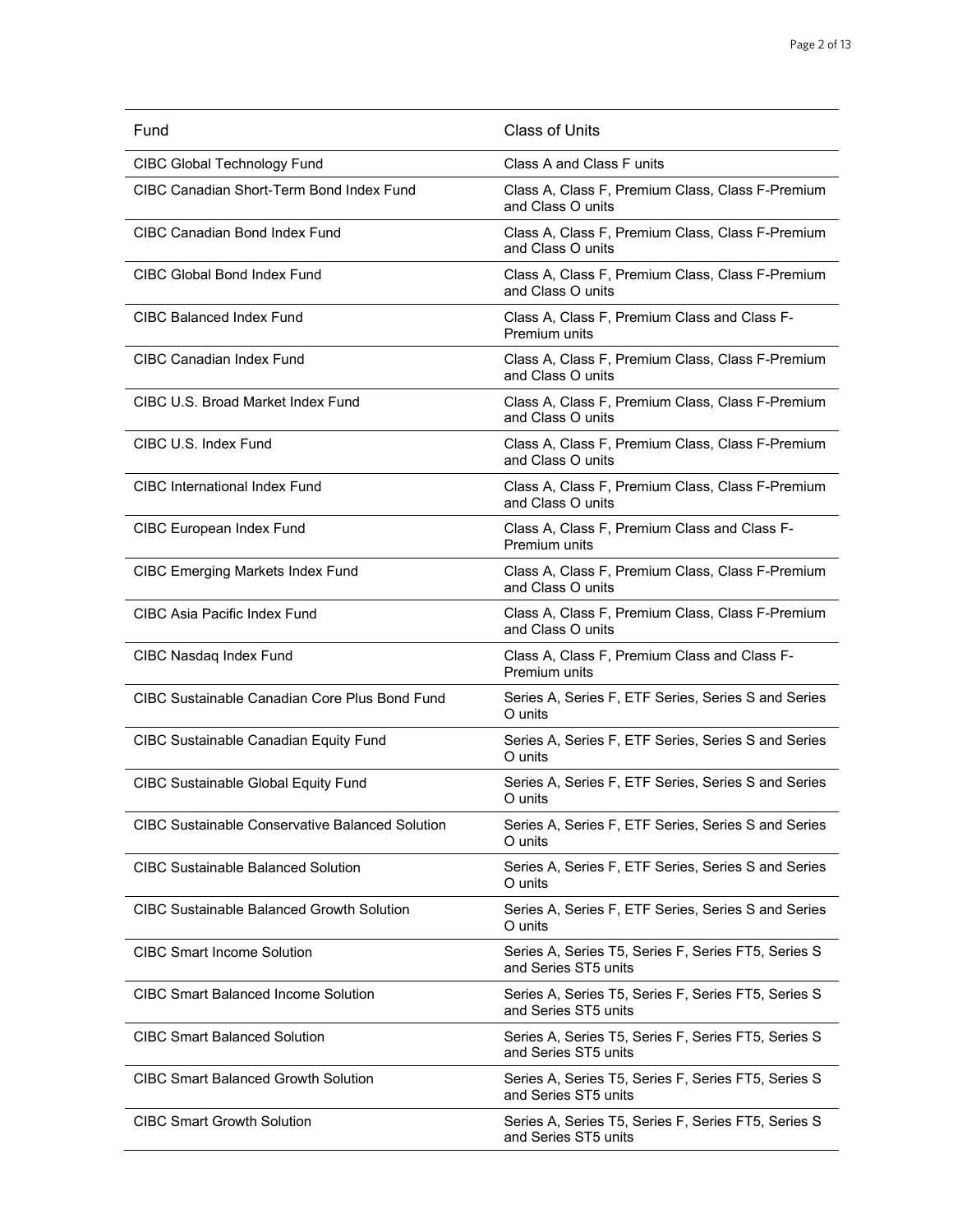| Fund                                           | Class of Units                                                                              |
|------------------------------------------------|---------------------------------------------------------------------------------------------|
| CIBC Managed Income Portfolio                  | Class A, Class T4, Class T6, Class F, Class FT4<br>and Class FT6 units                      |
| CIBC Managed Income Plus Portfolio             | Class A, Class T4, Class T6, Class F, Class FT4<br>and Class FT6 units                      |
| CIBC Managed Balanced Portfolio                | Class A, Class T4, Class T6, Class T8, Class F,<br>Class FT4, Class FT6 and Class FT8 units |
| CIBC Managed Monthly Income Balanced Portfolio | Class A, Class T6, Class T8, Class F, Class FT6<br>and Class FT8 units                      |
| <b>CIBC Managed Balanced Growth Portfolio</b>  | Class A, Class T4, Class T6, Class T8, Class F,<br>Class FT4, Class FT6 and Class FT8 units |
| CIBC Managed Growth Portfolio                  | Class A, Class T4, Class T6, Class T8, Class F,<br>Class FT4, Class FT6 and Class FT8 units |
| CIBC Managed Aggressive Growth Portfolio       | Class A, Class T4, Class T6, Class T8, Class F,<br>Class FT4, Class FT6 and Class FT8 units |
| CIBC U.S. Dollar Managed Income Portfolio      | Class A, Class T4, Class T6, Class F, Class FT4<br>and Class FT6 units                      |
| CIBC U.S. Dollar Managed Balanced Portfolio    | Class A, Class T4, Class T6, Class T8, Class F,<br>Class FT4, Class FT6 and Class FT8 units |
| CIBC U.S. Dollar Managed Growth Portfolio      | Class A, Class T4, Class T6, Class T8, Class F,<br>Class FT4, Class FT6 and Class FT8 units |
| <b>CIBC Conservative Passive Portfolio</b>     | Class A, Class F, Class D and Class O units                                                 |
| <b>CIBC Balanced Passive Portfolio</b>         | Class A, Class F, Class D and Class O units                                                 |
| CIBC Balanced Growth Passive Portfolio         | Class A, Class F, Class D and Class O units                                                 |

(individually, a "*Fund*" and, collectively, the "*Funds*")

This is Amendment No. 3 to the simplified prospectus dated June 18, 2021 (referred to as the *Simplified Prospectus*), as amended by Amendment No. 1 dated August 27, 2021 and Amendment No. 2 dated December 2, 2021, which should be read subject to this information. All capitalized terms used herein and not otherwise defined shall have the same meanings given to such terms in the Simplified Prospectus.

# **SUMMARY OF AMENDMENTS**

# **Introduction of Fixed Administration Fees**

The Simplified Prospectus is amended to provide notice that, effective July 1, 2022, CIBC, as Manager of the Funds, will introduce a fixed administration fee to the Mutual Funds, Managed Portfolios, and U.S. Dollar Managed Portfolios (the "*Affected Funds*"), as defined in the Simplified Prospectus, replacing the variable operating expenses currently charged to the Affected Funds.

Currently, each of the Affected Funds pays all of its operating expenses. In exchange for the Affected Funds paying a fixed rate administration fee with respect to the applicable classes of the Affected Funds, the Manager will pay for the operating expenses of each of the Affected Funds, other than certain expenses defined as "Fund Costs". The fixed administration fee will apply to all classes of the Affected Funds, other than Class O, where offered.

Unitholders of the Affected Funds, other than Class O unitholders, will receive notice at least 60 days before the implementation of the fixed administration fee.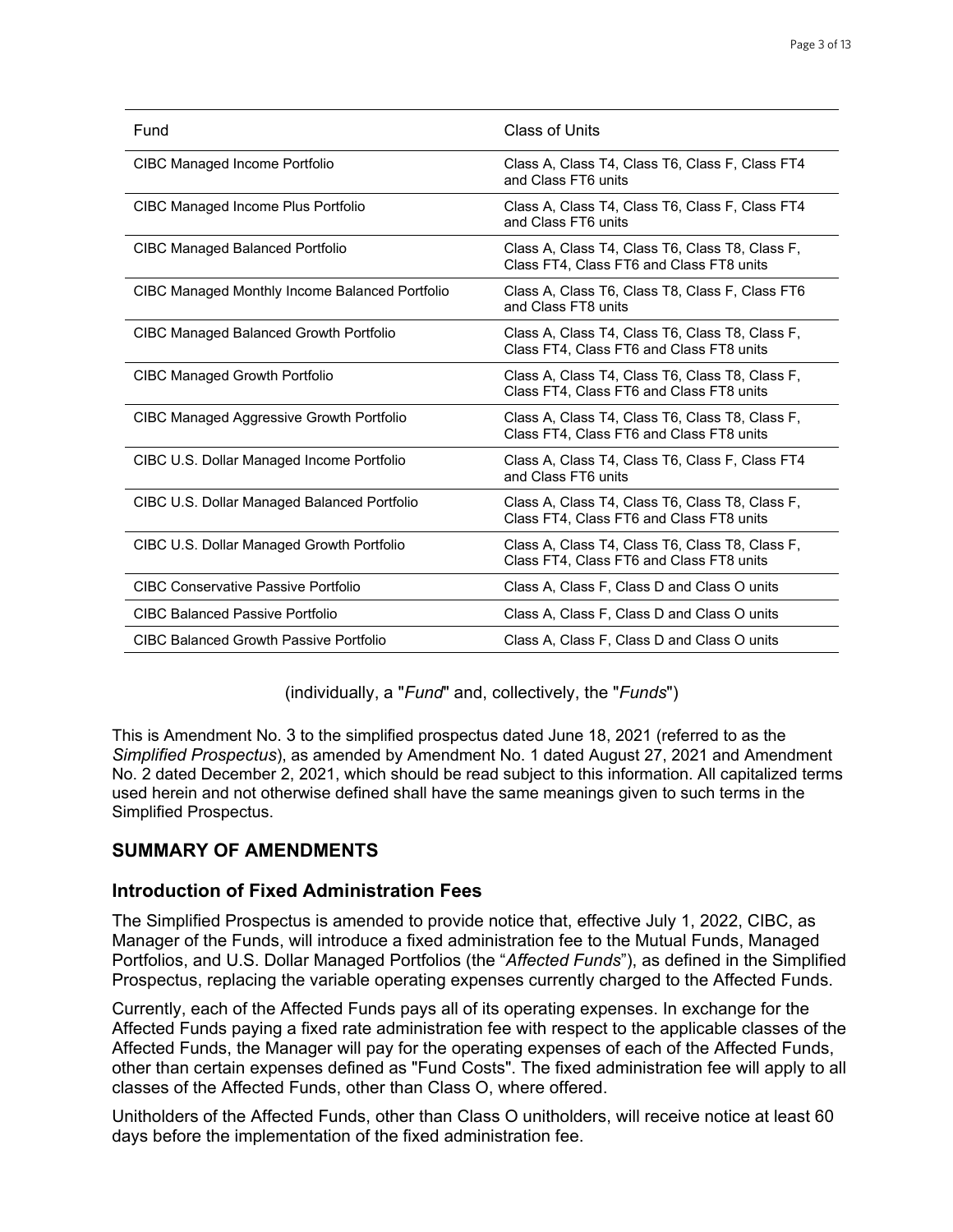The Manager may, at its discretion, elect to delay implementation or elect not to proceed with the introduction of the fixed administration fees for some or all of the Affected Funds.

The technical amendments to the Simplified Prospectus to effect these amendments are set out below.

### **SPECIFIC AMENDMENTS**

### **Fees and Expenses**

The disclosure with respect to "*Expenses*" in the table under the sub-heading "*Fees and Expenses Payable by the Funds*" under the heading "*Fees and Expenses*" is deleted and replaced with the following:

| Type of Fees and<br><b>Expenses</b> | Description                                                                                                                                                                                                                                                                                                                  |
|-------------------------------------|------------------------------------------------------------------------------------------------------------------------------------------------------------------------------------------------------------------------------------------------------------------------------------------------------------------------------|
| <b>Expenses</b>                     | On March 25, 2022, the Manager announced its intention to introduce a fixed<br>administration fee to the Mutual Funds, Managed Portfolios, and U.S. Dollar<br>Managed Portfolios (the "Affected Funds").                                                                                                                     |
|                                     | Effective July 1, 2022 (the "Effective Date"), the fixed administration fee will<br>apply to all classes of the Affected Funds, excluding Class O units, where<br>offered.                                                                                                                                                   |
|                                     | As a result, the following outlines the expenses payable by the Funds prior to,<br>and after, the Effective Date.                                                                                                                                                                                                            |
|                                     | <u>Until June 30, 2022</u>                                                                                                                                                                                                                                                                                                   |
|                                     | Each class or series of units of the Funds, other than the Sustainable Investment<br>Strategies, Smart Investment Solutions and Passive Portfolios, is responsible for<br>its proportionate share of common Fund expenses in addition to expenses that it<br>alone incurs.                                                   |
|                                     | In the case of Class O and Series O units, we will waive or absorb the<br>proportionate share of class-specific expenses that are allocated to Class O and<br>Series O units, and that are part of the management expense ratio. As a result,<br>the NAV of Class O and Series O units will not be reduced by such expenses. |
|                                     | The Funds, other than the Sustainable Investment Strategies, Smart Investment<br>Solutions and Passive Portfolios, pay for all operating expenses.                                                                                                                                                                           |
|                                     | We may, in some cases, waive or absorb all or a portion of the Fund's operating<br>expenses, Fixed Administration Fee and Fund Costs, as applicable. The<br>decision to waive or absorb is at our discretion and may continue indefinitely or<br>be terminated at any time without notice to unitholders.                    |
|                                     | <b>Operating Expenses</b>                                                                                                                                                                                                                                                                                                    |
|                                     | Operating expenses, both common and class-specific, may include but are not<br>limited to:                                                                                                                                                                                                                                   |
|                                     | interest, operating, and administrative costs (other than advertising and<br>promotional expenses, which are the responsibility of the Manager)                                                                                                                                                                              |
|                                     | regulatory fees (including the portion of the regulatory fees paid by us that<br>$\bullet$<br>are attributable to the Funds)                                                                                                                                                                                                 |
|                                     | fees and expenses of the IRC or members of the IRC (see below)<br>$\bullet$                                                                                                                                                                                                                                                  |
|                                     | taxes, audit, and legal fees and expenses<br>$\bullet$                                                                                                                                                                                                                                                                       |
|                                     | trustee, safekeeping, custodial, and any agency fees<br>$\bullet$                                                                                                                                                                                                                                                            |
|                                     | securities lending, repurchase, and reverse repurchase fees (does not apply<br>$\bullet$<br>to the Portfolios)                                                                                                                                                                                                               |
|                                     | investor servicing costs and costs of unitholder reports, prospectuses, Fund<br>$\bullet$<br>Facts, and other reports                                                                                                                                                                                                        |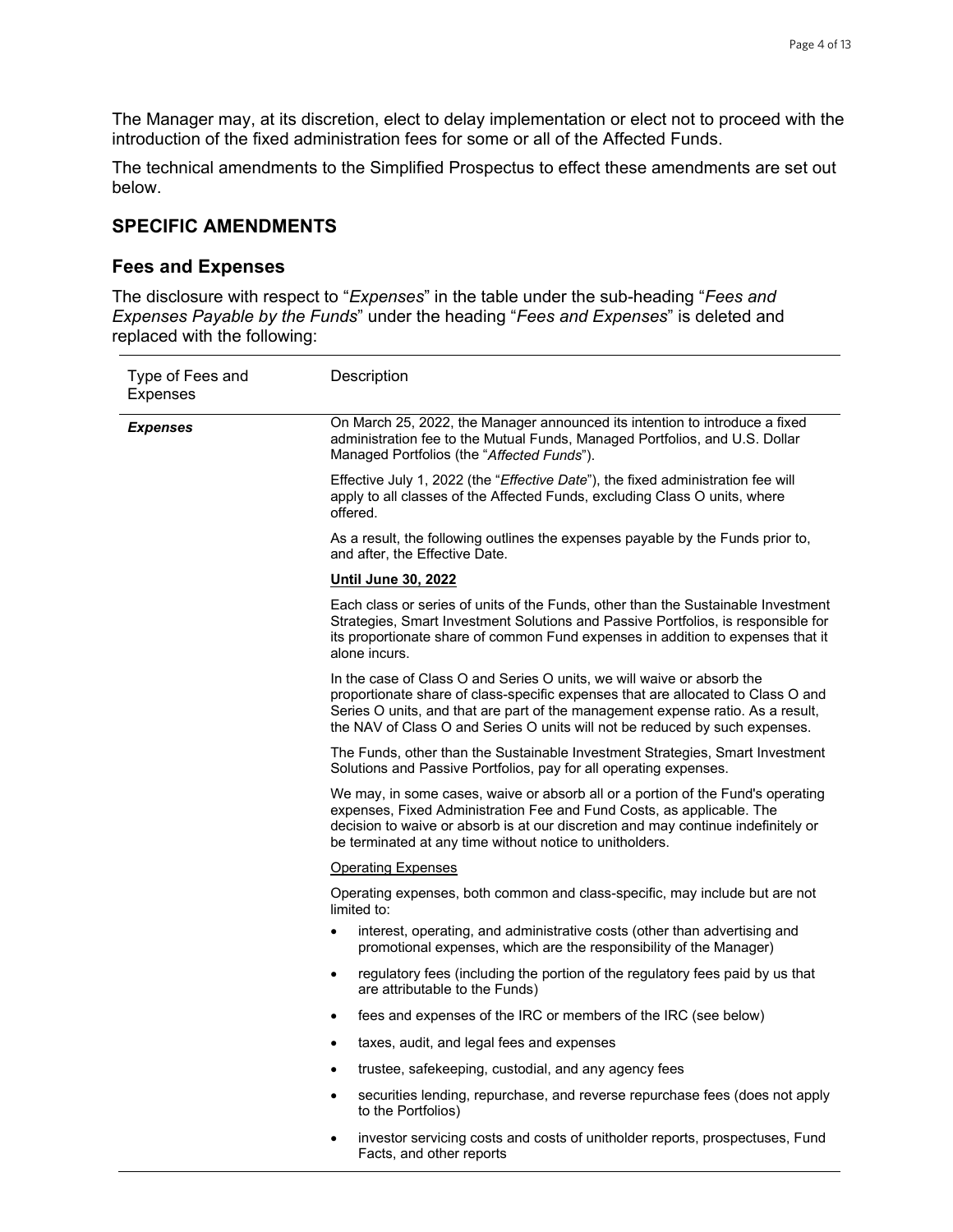| Type of Fees and<br><b>Expenses</b> | Description                                                                                                                                                                                                                                                                                                                                                                                                                                                                                                                                                                                                                                                                                                                                                                                                                                              |  |
|-------------------------------------|----------------------------------------------------------------------------------------------------------------------------------------------------------------------------------------------------------------------------------------------------------------------------------------------------------------------------------------------------------------------------------------------------------------------------------------------------------------------------------------------------------------------------------------------------------------------------------------------------------------------------------------------------------------------------------------------------------------------------------------------------------------------------------------------------------------------------------------------------------|--|
|                                     | Sustainable Investment Strategies, Smart Investment Solutions and Passive<br>Portfolios                                                                                                                                                                                                                                                                                                                                                                                                                                                                                                                                                                                                                                                                                                                                                                  |  |
|                                     | The Manager pays the operating expenses (as listed above) of the Sustainable<br>Investment Strategies, Smart Investment Solutions and Passive Portfolios, in<br>exchange, these Funds pay a fixed administration fee (referred to as the Fixed<br>Administration Fee) to the Manager with respect to: Series A, Series F, ETF<br>Series and Series S units of the Sustainable Investment Strategies; Series A,<br>Series T5, Series F, Series FT5, Series S, and Series ST5 units of the Smart<br>Investment Solutions; and Class A, Class D, and Class F units of the Passive<br>Portfolios.                                                                                                                                                                                                                                                            |  |
|                                     | The Fixed Administration Fee will be equal to a specified percentage of the NAV<br>of the series or class of the Sustainable Investment Strategies, Smart Investment<br>Solutions and Passive Portfolios, calculated and accrued daily and paid monthly.<br>Refer to Fund Details for the annual Fixed Administration Fee rate for each class<br>or series of units. The Fixed Administration Fee payable by the Sustainable<br>Investment Strategies, Smart Investment Solutions and Passive Portfolios, may,<br>in any particular period, exceed or be lower than the expenses we incur in<br>providing such services to these Funds. Each Sustainable Investment Strategy,<br>Smart Investment Solution and Passive Portfolio is responsible to pay for the<br>Fund Costs and Transaction Costs (defined below) in addition to its<br>management fee. |  |
|                                     | No Fixed Administration Fee will be charged with respect to Series O units of the<br>Sustainable Investment Strategies and Class O units of the Passive Portfolios.                                                                                                                                                                                                                                                                                                                                                                                                                                                                                                                                                                                                                                                                                      |  |
|                                     | <b>Fund Costs</b>                                                                                                                                                                                                                                                                                                                                                                                                                                                                                                                                                                                                                                                                                                                                                                                                                                        |  |
|                                     | Fund Costs means:                                                                                                                                                                                                                                                                                                                                                                                                                                                                                                                                                                                                                                                                                                                                                                                                                                        |  |
|                                     | any fees, costs and expenses associated with borrowing and interest;<br>$\bullet$                                                                                                                                                                                                                                                                                                                                                                                                                                                                                                                                                                                                                                                                                                                                                                        |  |
|                                     | the fees and expenses of the IRC or IRC Members (see below);<br>$\bullet$                                                                                                                                                                                                                                                                                                                                                                                                                                                                                                                                                                                                                                                                                                                                                                                |  |
|                                     | any fees, costs and expenses associated with litigation or brought to pursue<br>$\bullet$<br>rights on behalf of the applicable Fund(s);                                                                                                                                                                                                                                                                                                                                                                                                                                                                                                                                                                                                                                                                                                                 |  |
|                                     | all taxes (including but not limited to, GST or HST); and<br>$\bullet$                                                                                                                                                                                                                                                                                                                                                                                                                                                                                                                                                                                                                                                                                                                                                                                   |  |
|                                     | any new types of costs, expenses or fees, including arising from new<br>$\bullet$<br>government or regulatory requirements relating to the Operating Expenses<br>or related to external services that were not commonly charged in the<br>Canadian mutual fund industry as of July 5, 2017 for the Passive Portfolios,<br>January 14, 2019 for the Smart Investment Solutions and June 18, 2021 for<br>the Sustainable Investment Strategies, and any material changes to existing<br>costs, expenses or fees, including arising from government or regulatory<br>requirements relating to the Operating Expenses imposed on or after July 5,<br>2017 for the Passive Portfolios, January 14, 2019 for the Smart Investment<br>Solutions and June 18, 2021 for the Sustainable Investment Strategies.                                                    |  |
|                                     | Operating expenses, whether payable by the Funds, by the Manager or as part<br>of the Fund Costs, include services provided by us or our affiliates.                                                                                                                                                                                                                                                                                                                                                                                                                                                                                                                                                                                                                                                                                                     |  |
|                                     | <b>Transaction Costs</b>                                                                                                                                                                                                                                                                                                                                                                                                                                                                                                                                                                                                                                                                                                                                                                                                                                 |  |
|                                     | Each Fund is responsible for the payment of its transaction costs, which include<br>brokerage fees, spreads, brokerage commissions and all other securities<br>transaction fees, including the costs of derivatives and foreign exchange<br>transactions, as applicable (referred to as the Transaction Costs). Transaction<br>Costs are not considered to be operating expenses and are not part of a class'<br>or series' management expense ratio. Each U.S. Dollar Managed Portfolio is<br>also responsible for any brokerage fees, spreads, and commissions, which may                                                                                                                                                                                                                                                                              |  |

be payable by these Portfolios in connection with non-U.S. currency hedging transactions. These are not part of the management expense ratio for the U.S.

Dollar Managed Portfolios.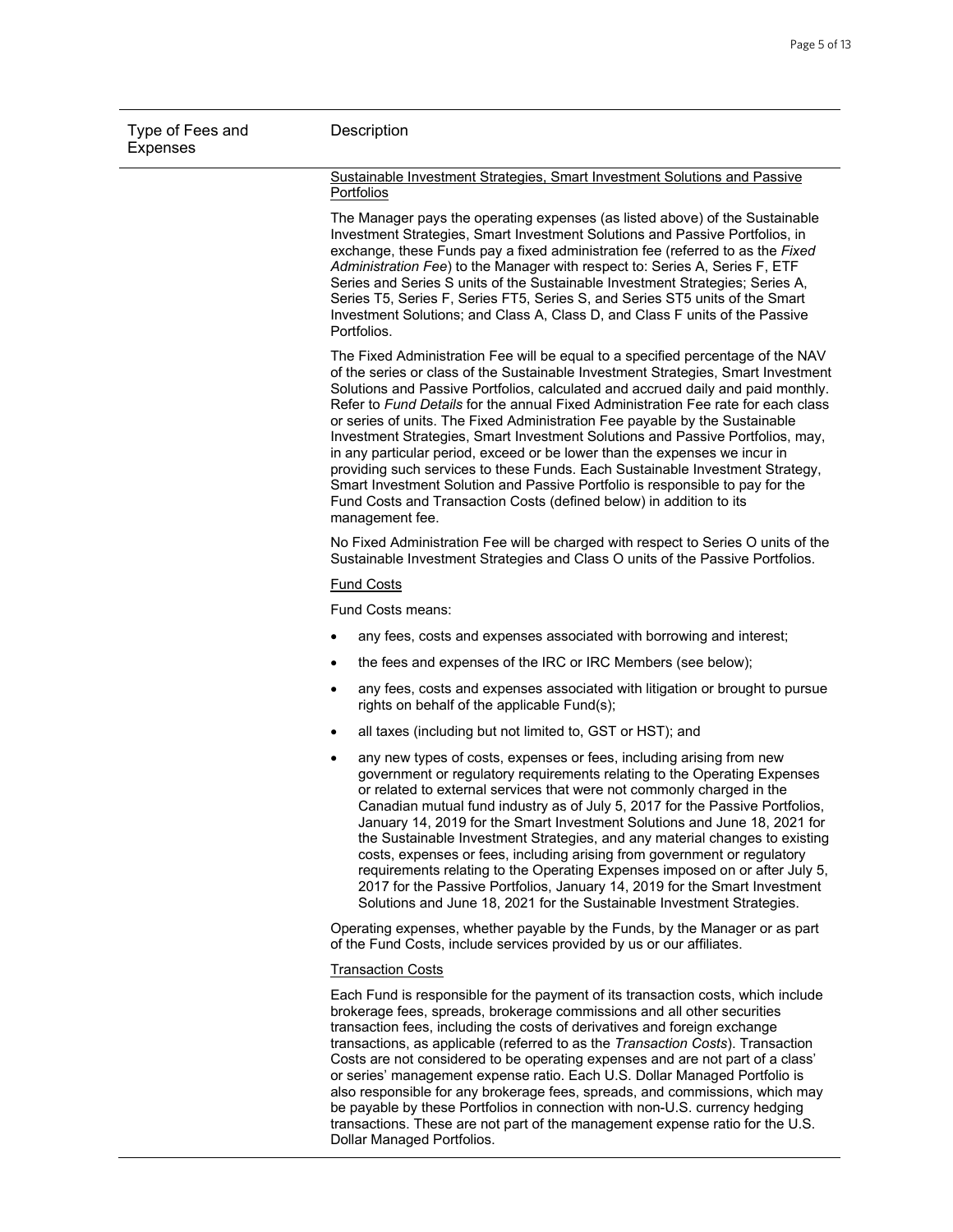| Type of Fees and<br><b>Expenses</b> | Description                                                                                                                                                                                                                                                                                                                                                                                                                                                                                                                                                                                                                                                                                                                                                                                |
|-------------------------------------|--------------------------------------------------------------------------------------------------------------------------------------------------------------------------------------------------------------------------------------------------------------------------------------------------------------------------------------------------------------------------------------------------------------------------------------------------------------------------------------------------------------------------------------------------------------------------------------------------------------------------------------------------------------------------------------------------------------------------------------------------------------------------------------------|
|                                     | Fees and Expenses of the IRC or IRC Members                                                                                                                                                                                                                                                                                                                                                                                                                                                                                                                                                                                                                                                                                                                                                |
|                                     | As at the date of this document, each member of the IRC receives an annual<br>retainer of \$60,000 (\$85,000 for the Chair) and \$1,500 for each IRC meeting that<br>the member attends above six meetings per year, plus expenses for each<br>meeting. The annual retainer is pro-rated based on an individual's length of<br>tenure if he or she has not been in their position for the full period. IRC<br>remuneration is allocated among the Funds and other investment funds<br>managed by the Manager (or an affiliate), in a manner that is considered by the<br>Manager to be fair and reasonable to each of the Funds and the other<br>investment funds. The IRC compensation may change from time to time. Refer<br>to the Funds' Annual Information Form for more information. |
|                                     | Effective July 1, 2022<br>Each Fund pays the Fund Costs (referred to as Fund Costs) and Transaction<br>Costs (referred to as Transaction Costs), as defined below, allocated to each<br>class or series of units it offers.                                                                                                                                                                                                                                                                                                                                                                                                                                                                                                                                                                |
|                                     | <b>Fund Costs</b>                                                                                                                                                                                                                                                                                                                                                                                                                                                                                                                                                                                                                                                                                                                                                                          |
|                                     | Fund Costs means:                                                                                                                                                                                                                                                                                                                                                                                                                                                                                                                                                                                                                                                                                                                                                                          |
|                                     | any fees, costs and expenses associated with borrowing and interest;<br>$\bullet$                                                                                                                                                                                                                                                                                                                                                                                                                                                                                                                                                                                                                                                                                                          |
|                                     | any fees, costs and expenses associated with litigation or brought to pursue<br>$\bullet$<br>rights on behalf of the Funds;                                                                                                                                                                                                                                                                                                                                                                                                                                                                                                                                                                                                                                                                |
|                                     | all taxes (including but not limited to, GST/HST);<br>$\bullet$                                                                                                                                                                                                                                                                                                                                                                                                                                                                                                                                                                                                                                                                                                                            |
|                                     | any new types of costs, expenses or fees, including those arising from new<br>government or regulatory requirements relating to the operating expenses or<br>related to external services that were not commonly charged in the<br>Canadian mutual fund industry as of March 25, 2022;                                                                                                                                                                                                                                                                                                                                                                                                                                                                                                     |
|                                     | any material changes to existing costs, expenses or fees, including arising<br>from government or regulatory requirements relating to the operating<br>expenses imposed on or after March 25, 2022; and                                                                                                                                                                                                                                                                                                                                                                                                                                                                                                                                                                                    |
|                                     | fees and expenses of the IRC or IRC members (see below)                                                                                                                                                                                                                                                                                                                                                                                                                                                                                                                                                                                                                                                                                                                                    |
|                                     | As at the date of this Simplified Prospectus, each IRC member receives an<br>annual retainer of \$60,000 (\$85,000 for the Chair) and \$1,500, plus expenses,<br>for each IRC meeting that the member attends per year. The annual retainer is<br>pro-rated based on an individual's length of tenure if he or she has not been in<br>their position for the full period. IRC remuneration is allocated among CIBC's<br>families of investment funds, including the Funds, managed by us (or an<br>affiliate), in a manner that is considered by us to be fair and reasonable. The IRC<br>compensation may change from time to time. Refer to the Fund's Annual<br>Information Form for more information.                                                                                  |
|                                     | <b>Transaction Costs</b>                                                                                                                                                                                                                                                                                                                                                                                                                                                                                                                                                                                                                                                                                                                                                                   |
|                                     | Transaction Costs include commissions, spreads, service charges and<br>brokerage fees and all other fees and expenses relating to the implementation of<br>transactions for the funds, including the costs of derivatives and foreign<br>exchange transactions, as applicable. Transaction Costs are not considered to<br>be operating expenses and are not part of the MER of a class or series of the<br>Fund. We may, in some cases, absorb all or a portion of the Fund Costs paid by                                                                                                                                                                                                                                                                                                  |

the Fund in respect of any class or series of a Fund. The decision to absorb some or all of the Fund Costs is at our discretion and may continue indefinitely or may be terminated at any time without notice to unitholders. Operating expenses payable by the Manager or by the Fund as part of the Fund Costs may include services provided by the Manager or its affiliates.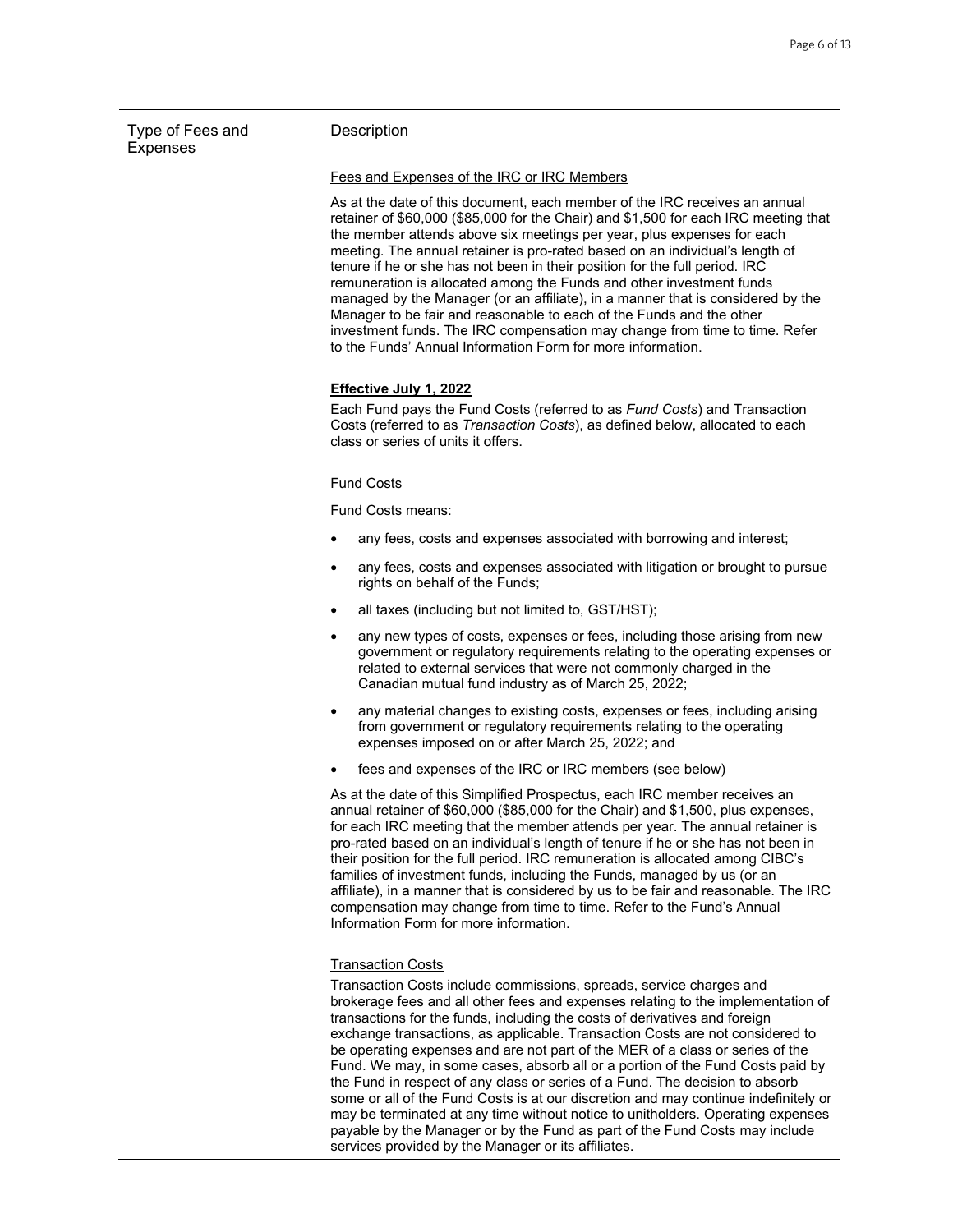#### **Description**

#### Fixed Administration Fee

*All classes and series (other than Class O and Series O units)*

The Manager pays the operating expenses that are not Fund Costs, as defined above, allocated to each class or series of units of the Funds in exchange for each of the Funds paying a fixed administration fee with respect to each class or series of units (other than Class O and Series O).

Operating expenses, both common and class-specific, may include, but are not limited to:

- operating and administrative costs (other than advertising and promotional expenses, which are the responsibility of the Manager);
- regulatory fees (including the portion of the regulatory fees paid by the Manager that are attributable to the Funds);
- audit and legal fees and expenses;
- trustee, safekeeping, custodial, and any agency fees; and
- investor servicing costs including unitholder reports, prospectuses, Fund Facts and other reports.

Refer to *Fund Details* under *Specific Information about Each of the Mutual Funds Described in this Document* for the annual fixed administration fee rates.

The fixed administration fees, plus applicable GST/HST, will be equal to a specified percentage of the NAV of each class of the Funds, and will be calculated and accrued daily and paid monthly, and may, in any particular period, be higher or lower than the expenses we actually incur in providing such services to the Fund. We may, in some cases, waive all or a portion of the fixed administration fee in respect of one or more of classes or series of units.

In addition to the fixed administration fee, each Fund will pay Fund Costs and Transaction Costs, as defined above, allocated to each class or series of the Funds.

*Class O and Series O units*

The Funds do not pay a fixed administration fee in respect of Class O units or Series O units. We pay each Fund's operating expenses that are not Fund Costs allocated to Class O or Series O units of each Fund.

The decision to waive some or all of the fixed administration fee in respect of any units is at our discretion and may continue indefinitely or may be terminated at any time without notice to unitholders.

#### **Fund Details**

Effective July 1, 2022, the fixed administration fees set out below are added to the Fund Details table of each Fund in Part B of the Simplified Prospectus.

| Fund                          | Class                      | <b>Fixed Administration Fee</b> |
|-------------------------------|----------------------------|---------------------------------|
| CIBC Canadian T-Bill Fund     | Class A units              | 0.03%                           |
|                               | Class F units              | 0.02%                           |
|                               | <b>Premium Class units</b> | 0.02%                           |
|                               | Class F-Premium units      | $0.02\%$                        |
| <b>CIBC Money Market Fund</b> | Class A units              | 0.05%                           |
|                               | Class F units              | 0.02%                           |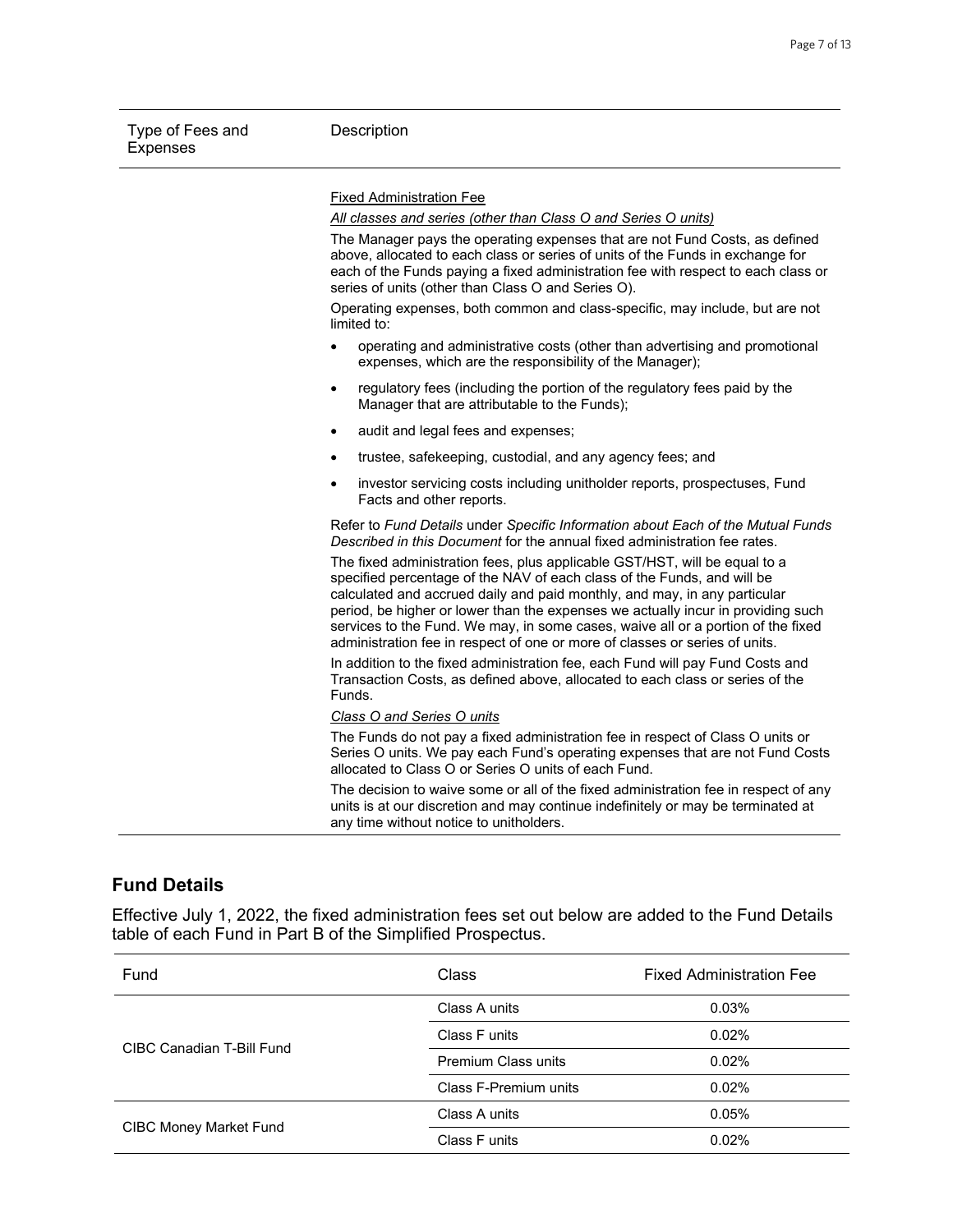| Fund                               | Class                        | <b>Fixed Administration Fee</b> |
|------------------------------------|------------------------------|---------------------------------|
|                                    | Premium Class units          | 0.02%                           |
|                                    | Class F-Premium units        | 0.02%                           |
|                                    | Class A units                | 0.05%                           |
|                                    | Class F units                | 0.02%                           |
| CIBC U.S. Dollar Money Market Fund | Premium Class units          | 0.02%                           |
|                                    | <b>Class F-Premium units</b> | 0.02%                           |
|                                    | Class A units                | 0.10%                           |
| <b>CIBC Short-Term Income Fund</b> | Class F units                | 0.04%                           |
|                                    | Premium Class units          | 0.04%                           |
|                                    | Class F-Premium units        | 0.04%                           |
|                                    | Class A units                | 0.10%                           |
|                                    | Class F units                | 0.03%                           |
| <b>CIBC Canadian Bond Fund</b>     | Premium Class units          | 0.03%                           |
|                                    | Class F-Premium units        | 0.03%                           |
|                                    | Class A units                | 0.07%                           |
| <b>CIBC Monthly Income Fund</b>    | Class F units                | 0.05%                           |
|                                    | Class A units                | 0.15%                           |
| <b>CIBC Global Bond Fund</b>       | Class F units                | 0.10%                           |
|                                    | Class A units                | 0.10%                           |
| CIBC Global Monthly Income Fund    | Class F units                | 0.05%                           |
|                                    | Class A units                | 0.15%                           |
| <b>CIBC Balanced Fund</b>          | Class F units                | 0.09%                           |
|                                    | Class A units                | 0.12%                           |
| <b>CIBC Dividend Income Fund</b>   | Class F units                | 0.07%                           |
| <b>CIBC Dividend Growth Fund</b>   | Class A units                | 0.11%                           |
|                                    | Class F units                | 0.05%                           |
|                                    | Class A units                | 0.20%                           |
| <b>CIBC Canadian Equity Fund</b>   | Class F units                | 0.09%                           |
|                                    | Class A units                | 0.20%                           |
| CIBC Canadian Equity Value Fund    | Class F units                | 0.15%                           |
|                                    | Class A units                | 0.20%                           |
| CIBC Canadian Small-Cap Fund       | Class F units                | 0.15%                           |
|                                    | Class A units                | 0.10%                           |
| CIBC U.S. Equity Fund              | Class F units                | 0.03%                           |
|                                    | Class A units                | 0.25%                           |
| CIBC U.S. Small Companies Fund     | Class F units                | 0.20%                           |
|                                    | Class A units                | 0.20%                           |
| <b>CIBC Global Equity Fund</b>     | Class F units                | 0.15%                           |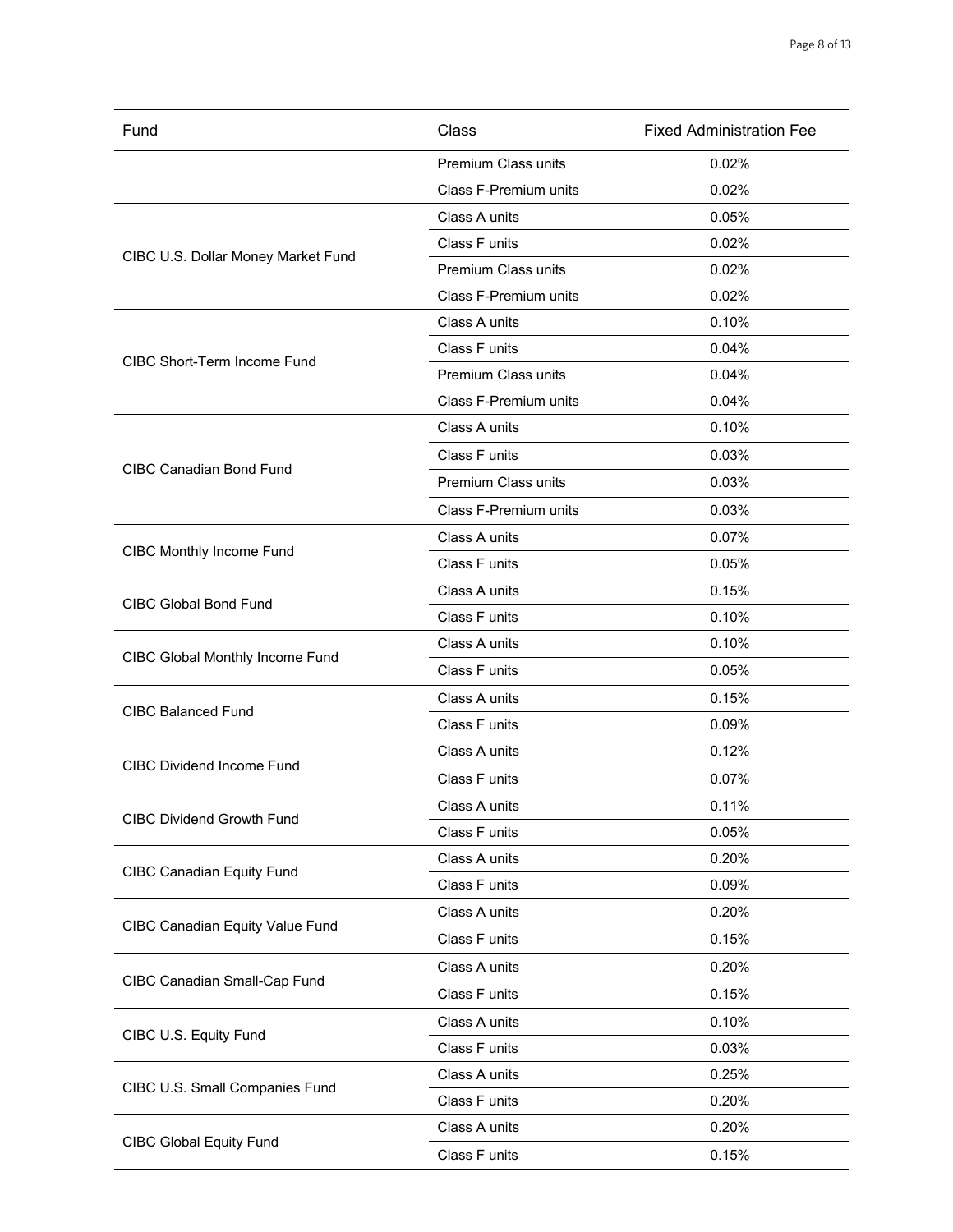| Fund                                           | Class                      | <b>Fixed Administration Fee</b> |
|------------------------------------------------|----------------------------|---------------------------------|
| <b>CIBC International Equity Fund</b>          | Class A units              | 0.15%                           |
|                                                | Class F units              | 0.10%                           |
| <b>CIBC European Equity Fund</b>               | Class A units              | 0.25%                           |
|                                                | Class F units              | 0.10%                           |
|                                                | Class A units              | 0.30%                           |
| <b>CIBC Emerging Markets Fund</b>              | Class F units              | 0.24%                           |
|                                                | Class A units              | 0.25%                           |
| <b>CIBC Asia Pacific Fund</b>                  | Class F units              | 0.20%                           |
|                                                | Class A units              | 0.20%                           |
| <b>CIBC International Small Companies Fund</b> | Class F units              | 0.10%                           |
|                                                | Class A units              | 0.19%                           |
| <b>CIBC Financial Companies Fund</b>           | Class F units              | 0.15%                           |
|                                                | Class A units              | 0.30%                           |
| <b>CIBC Canadian Resources Fund</b>            | Class F units              | 0.25%                           |
|                                                | Class A units              | 0.30%                           |
| <b>CIBC Energy Fund</b>                        | Class F units              | 0.25%                           |
|                                                | Class A units              | 0.30%                           |
| <b>CIBC Canadian Real Estate Fund</b>          | Class F units              | 0.25%                           |
|                                                | Class A units              | 0.30%                           |
| <b>CIBC Precious Metals Fund</b>               | Class F units              | 0.20%                           |
|                                                | Class A units              | 0.16%                           |
| <b>CIBC Global Technology Fund</b>             | Class F units              | 0.08%                           |
|                                                | Class A units              | 0.10%                           |
|                                                | Class F units              | 0.02%                           |
| CIBC Canadian Short-Term Bond Index Fund       | Premium Class units        | 0.02%                           |
|                                                | Class F-Premium units      | 0.02%                           |
|                                                | Class A units              | 0.10%                           |
|                                                | Class F units              | 0.04%                           |
| <b>CIBC Canadian Bond Index Fund</b>           | <b>Premium Class units</b> | 0.04%                           |
|                                                | Class F-Premium units      | 0.04%                           |
|                                                | Class A units              | 0.10%                           |
| <b>CIBC Global Bond Index Fund</b>             | Class F units              | 0.05%                           |
|                                                | Premium Class units        | 0.05%                           |
|                                                | Class F-Premium units      | 0.05%                           |
|                                                | Class A units              | 0.10%                           |
| <b>CIBC Balanced Index Fund</b>                | Class F units              | 0.04%                           |
|                                                | Premium Class units        | 0.04%                           |
|                                                | Class F-Premium units      | 0.04%                           |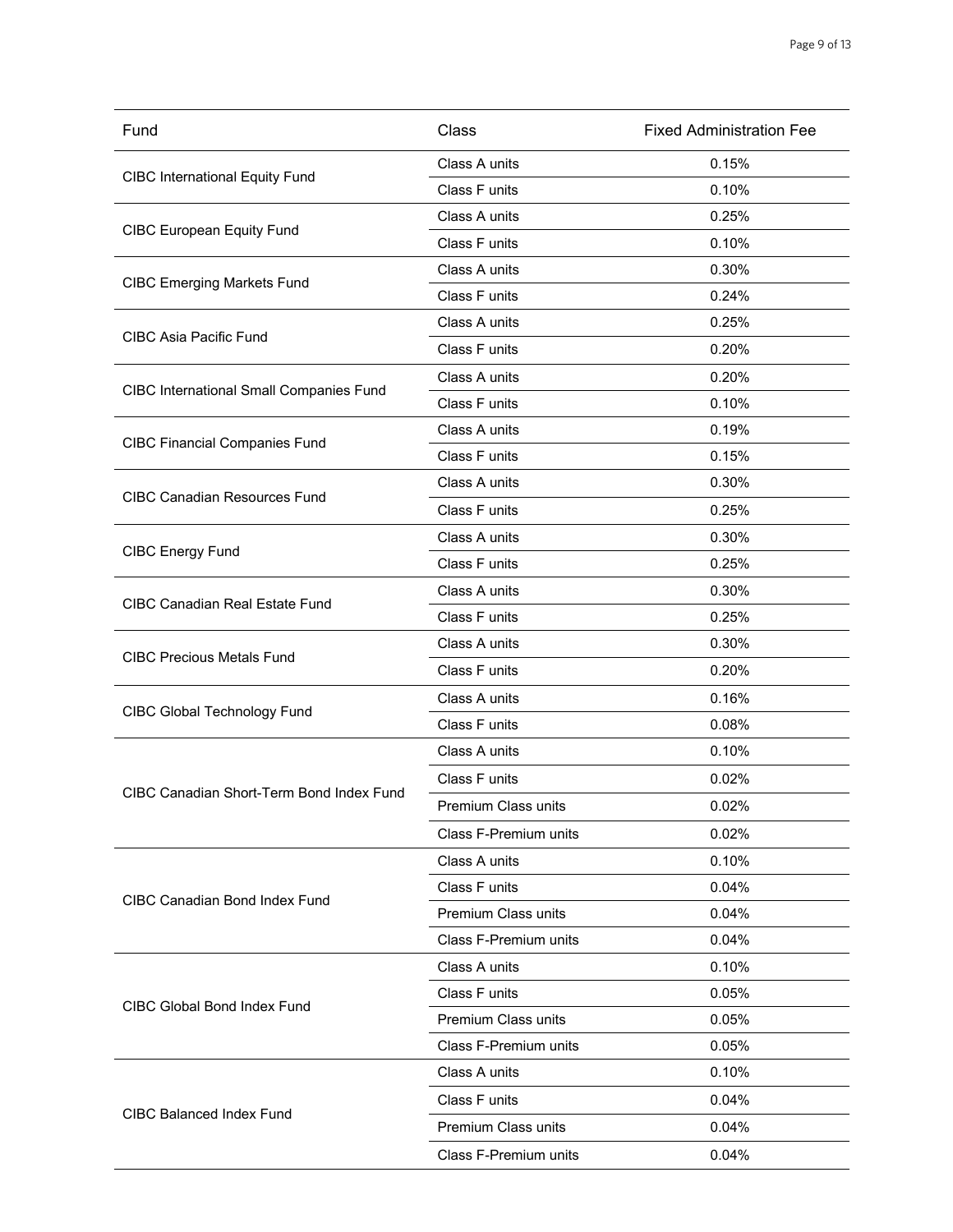| Fund                                    | Class                        | <b>Fixed Administration Fee</b> |
|-----------------------------------------|------------------------------|---------------------------------|
| <b>CIBC Canadian Index Fund</b>         | Class A units                | 0.10%                           |
|                                         | Class F units                | 0.02%                           |
|                                         | Premium Class units          | 0.02%                           |
|                                         | Class F-Premium units        | 0.02%                           |
|                                         | Class A units                | 0.10%                           |
|                                         | Class F units                | 0.02%                           |
| CIBC U.S. Broad Market Index Fund       | <b>Premium Class units</b>   | 0.02%                           |
|                                         | <b>Class F-Premium units</b> | 0.02%                           |
|                                         | Class A units                | 0.10%                           |
|                                         | Class F units                | 0.03%                           |
| CIBC U.S. Index Fund                    | Premium Class units          | 0.03%                           |
|                                         | Class F-Premium units        | 0.03%                           |
|                                         | Class A units                | 0.10%                           |
|                                         | Class F units                | 0.05%                           |
| <b>CIBC</b> International Index Fund    | Premium Class units          | 0.05%                           |
|                                         | Class F-Premium units        | 0.05%                           |
|                                         | Class A units                | 0.10%                           |
|                                         | Class F units                | 0.05%                           |
| CIBC European Index Fund                | Premium Class units          | 0.05%                           |
|                                         | Class F-Premium units        | 0.05%                           |
|                                         | Class A units                | 0.10%                           |
|                                         | Class F units                | 0.05%                           |
| <b>CIBC Emerging Markets Index Fund</b> | <b>Premium Class units</b>   | 0.05%                           |
|                                         | Class F-Premium units        | 0.05%                           |
|                                         | Class A units                | 0.10%                           |
|                                         | Class F units                | 0.05%                           |
| CIBC Asia Pacific Index Fund            | Premium Class units          | 0.05%                           |
|                                         | Class F-Premium units        | 0.05%                           |
|                                         | Class A units                | 0.10%                           |
|                                         | Class F units                | 0.05%                           |
| CIBC Nasdaq Index Fund                  | Premium Class units          | 0.02%                           |
|                                         | Class F-Premium units        | 0.02%                           |
|                                         | Class A units                | 0.07%                           |
|                                         | Class F units                | 0.03%                           |
|                                         | Class T4 units               | 0.07%                           |
| <b>CIBC Managed Income Portfolio</b>    | Class T6 units               | 0.07%                           |
|                                         | Class FT4 units              | 0.03%                           |
|                                         | Class FT6 units              | 0.03%                           |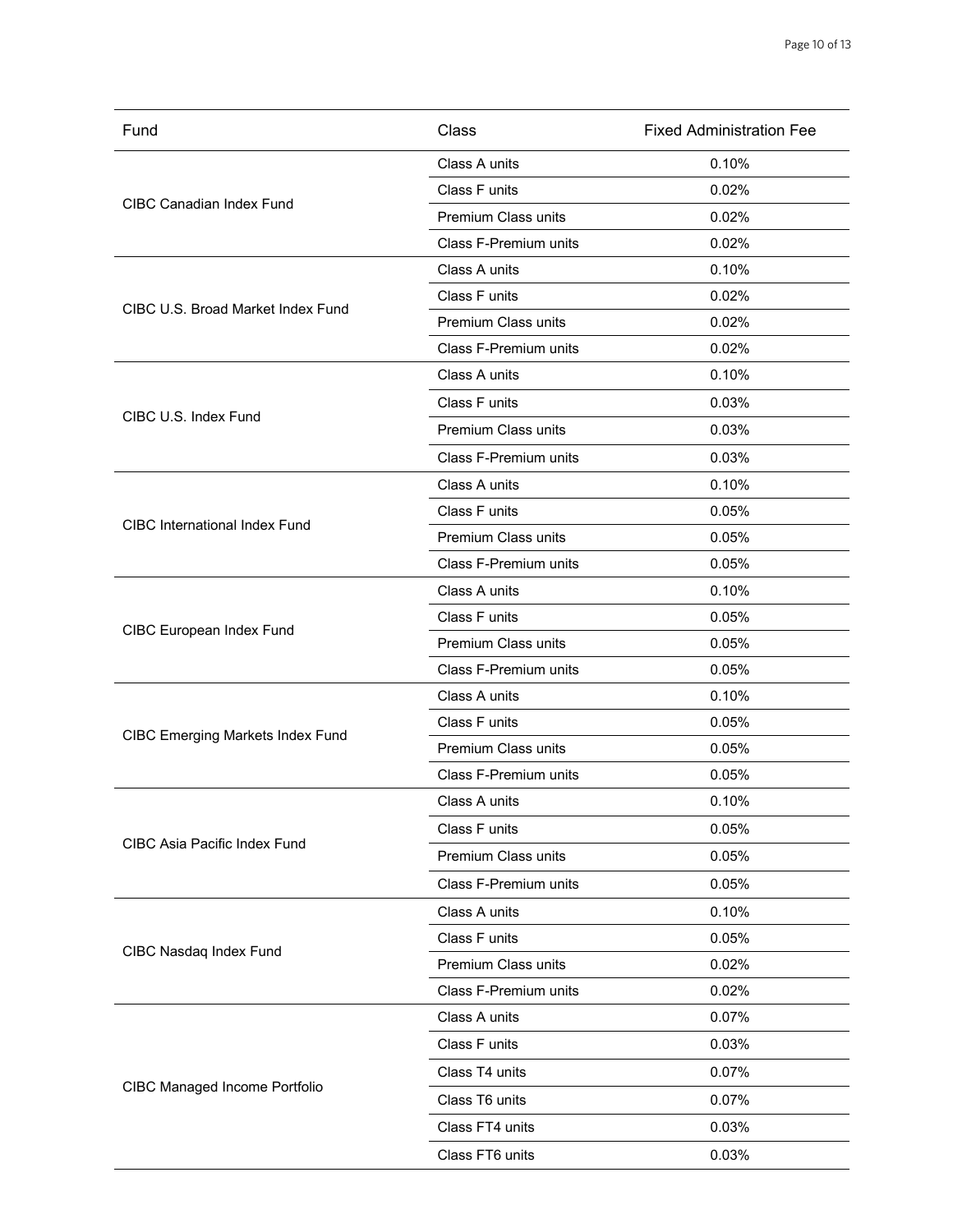| Fund                                          | Class           | <b>Fixed Administration Fee</b> |
|-----------------------------------------------|-----------------|---------------------------------|
| CIBC Managed Income Plus Portfolio            | Class A units   | 0.08%                           |
|                                               | Class F units   | 0.02%                           |
|                                               | Class T4 units  | 0.08%                           |
|                                               | Class T6 units  | 0.08%                           |
|                                               | Class FT4 units | 0.02%                           |
|                                               | Class FT6 units | 0.02%                           |
|                                               | Class A units   | 0.07%                           |
|                                               | Class F units   | 0.04%                           |
|                                               | Class T4 units  | 0.07%                           |
|                                               | Class T6 units  | 0.07%                           |
| <b>CIBC Managed Balanced Portfolio</b>        | Class T8 units  | 0.07%                           |
|                                               | Class FT4 units | 0.04%                           |
|                                               | Class FT6 units | 0.04%                           |
|                                               | Class FT8 units | 0.04%                           |
|                                               | Class A units   | 0.11%                           |
|                                               | Class F units   | 0.07%                           |
| CIBC Managed Monthly Income Balanced          | Class T6 units  | 0.11%                           |
| Portfolio                                     | Class T8 units  | 0.11%                           |
|                                               | Class FT6 units | 0.07%                           |
|                                               | Class FT8 units | 0.07%                           |
|                                               | Class A units   | 0.10%                           |
|                                               | Class F units   | 0.05%                           |
|                                               | Class T4 units  | 0.10%                           |
|                                               | Class T6 units  | 0.10%                           |
| <b>CIBC Managed Balanced Growth Portfolio</b> | Class T8 units  | 0.10%                           |
|                                               | Class FT4 units | 0.05%                           |
|                                               | Class FT6 units | 0.05%                           |
|                                               | Class FT8 units | 0.05%                           |
|                                               | Class A units   | 0.11%                           |
|                                               | Class F units   | 0.07%                           |
|                                               | Class T4 units  | 0.11%                           |
|                                               | Class T6 units  | 0.11%                           |
| <b>CIBC Managed Growth Portfolio</b>          | Class T8 units  | 0.11%                           |
|                                               | Class FT4 units | 0.07%                           |
|                                               | Class FT6 units | 0.07%                           |
|                                               | Class FT8 units | 0.07%                           |
|                                               | Class A units   | 0.13%                           |
| CIBC Managed Aggressive Growth Portfolio      | Class F units   | 0.10%                           |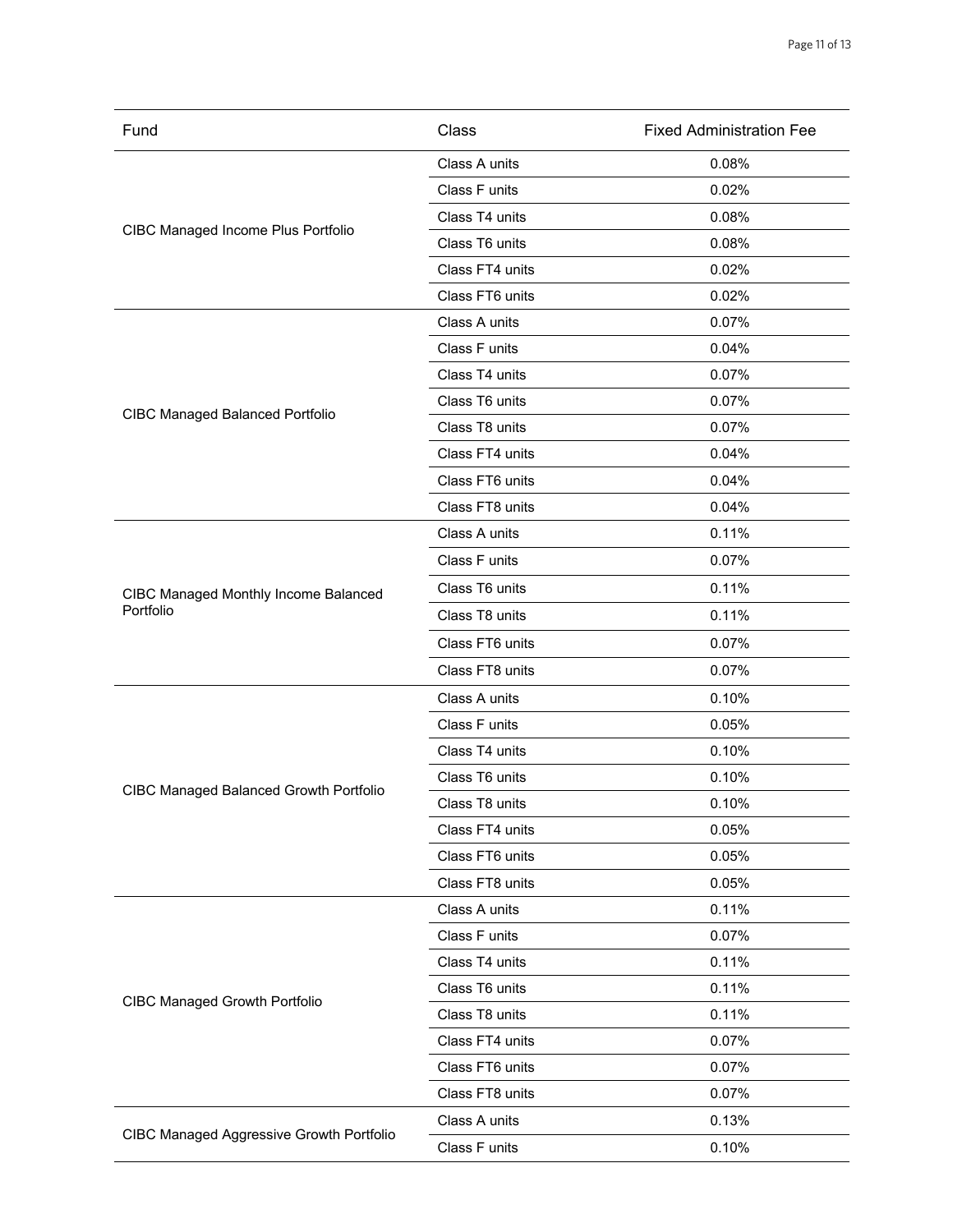| Fund                                        | Class           | <b>Fixed Administration Fee</b> |
|---------------------------------------------|-----------------|---------------------------------|
|                                             | Class T4 units  | 0.13%                           |
|                                             | Class T6 units  | 0.13%                           |
|                                             | Class T8 units  | 0.13%                           |
|                                             | Class FT4 units | 0.10%                           |
|                                             | Class FT6 units | 0.10%                           |
|                                             | Class FT8 units | 0.10%                           |
|                                             | Class A units   | 0.07%                           |
|                                             | Class F units   | 0.05%                           |
|                                             | Class T4 units  | 0.02%                           |
| CIBC U.S. Dollar Managed Income Portfolio   | Class T6 units  | 0.05%                           |
|                                             | Class FT4 units | 0.05%                           |
|                                             | Class FT6 units | 0.05%                           |
|                                             | Class A units   | 0.08%                           |
|                                             | Class F units   | 0.05%                           |
|                                             | Class T4 units  | 0.08%                           |
|                                             | Class T6 units  | 0.08%                           |
| CIBC U.S. Dollar Managed Balanced Portfolio | Class T8 units  | 0.08%                           |
|                                             | Class FT4 units | 0.05%                           |
|                                             | Class FT6 units | 0.05%                           |
|                                             | Class FT8 units | 0.05%                           |
|                                             | Class A units   | 0.15%                           |
|                                             | Class F units   | 0.10%                           |
|                                             | Class T4 units  | 0.15%                           |
| CIBC U.S. Dollar Managed Growth Portfolio   | Class T6 units  | 0.15%                           |
|                                             | Class T8 units  | 0.15%                           |
|                                             | Class FT4 units | 0.10%                           |
|                                             | Class FT6 units | 0.10%                           |
|                                             | Class FT8 units | 0.10%                           |